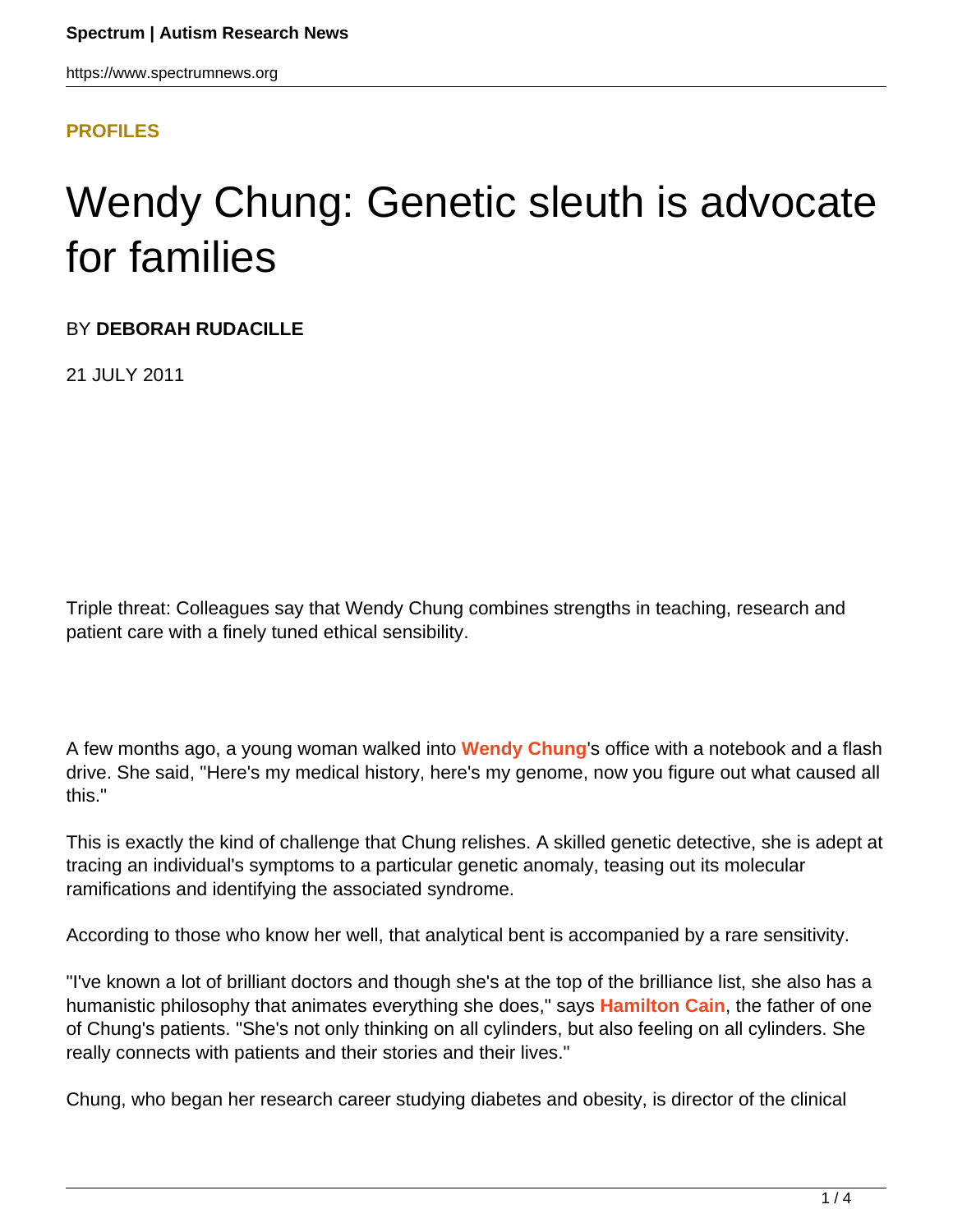https://www.spectrumnews.org

genetics program at Columbia University Medical Center in New York as well as the university's fellowship program in clinical and molecular genetics. Two years ago, she moved into the autism field, accepting an invitation to serve as the principal investigator of the **[Simons Variation in](http://sfari.org/resources/simons-vip) [Individuals Project](http://sfari.org/resources/simons-vip)** (VIP), launched by the Simons Foundation, SFARI.org's parent organization. The project aims to identify and study individuals with an autism-associated deletion or duplication on chromosome 16p11.2.

Chung also teaches many core medical courses at Columbia. Her talent for teaching and mentorship has won her the prestigious Presidential Teaching Award and other prizes. She is what an earlier generation of researchers called "a triple threat" — skilled clinician, ambitious researcher and gifted teacher, says **[Rudolph Leibel]((http:/www.columbiamedicine.org/divisions/Endo/faculty/leibel.
html)**, head of the division of molecular genetics in the department of pediatrics at Columbia University Medical Center.

"She's certainly one of the brightest of her generation of physician-scientists," says Leibel, who was Chung's doctoral advisor at Rockefeller University in New York before both moved to Columbia. "In many ways, she is the poster child for physician-scientists."

## Heart problems:

Chung began her career as a basic scientist. "I was a classic academic scientist: Lab-based, cloning genes, looking for very rare pathologies," she says. "It was very abstract but it was what my mentor had done and what I thought a successful scientist should do."

A family tragedy led her to change her plans. Very late in pregnancy, Chung miscarried for reasons that remain a medical mystery. Chung, who has two surviving sons, says, "As that kind of experience often does, it totally changed my life."

She says she began to wonder what she would leave behind if she were to die the next day. "I realized that I would be very disappointed if, at the end of my life, all people would say is that I had published a certain number of papers," she says. "I wanted to make sure that what I do is making a difference in patients' lives."

Her goal became making discoveries that would have a direct application to human disease. Leibel says he believes that transformation would have occurred in any event, although the tragedy may have sped it up.

Chung's substantial gifts were evident early in her career, when she was a postdoctoral researcher working in his lab at Rockefeller University, Leibel recalls.

While working on her thesis project, for example, Chung made a discovery that would have slipped by many experienced researchers, he says. She noticed that one of the animals in a diabetes study had an unusual gait, and set out to determine whether a mutation in the colony had led to the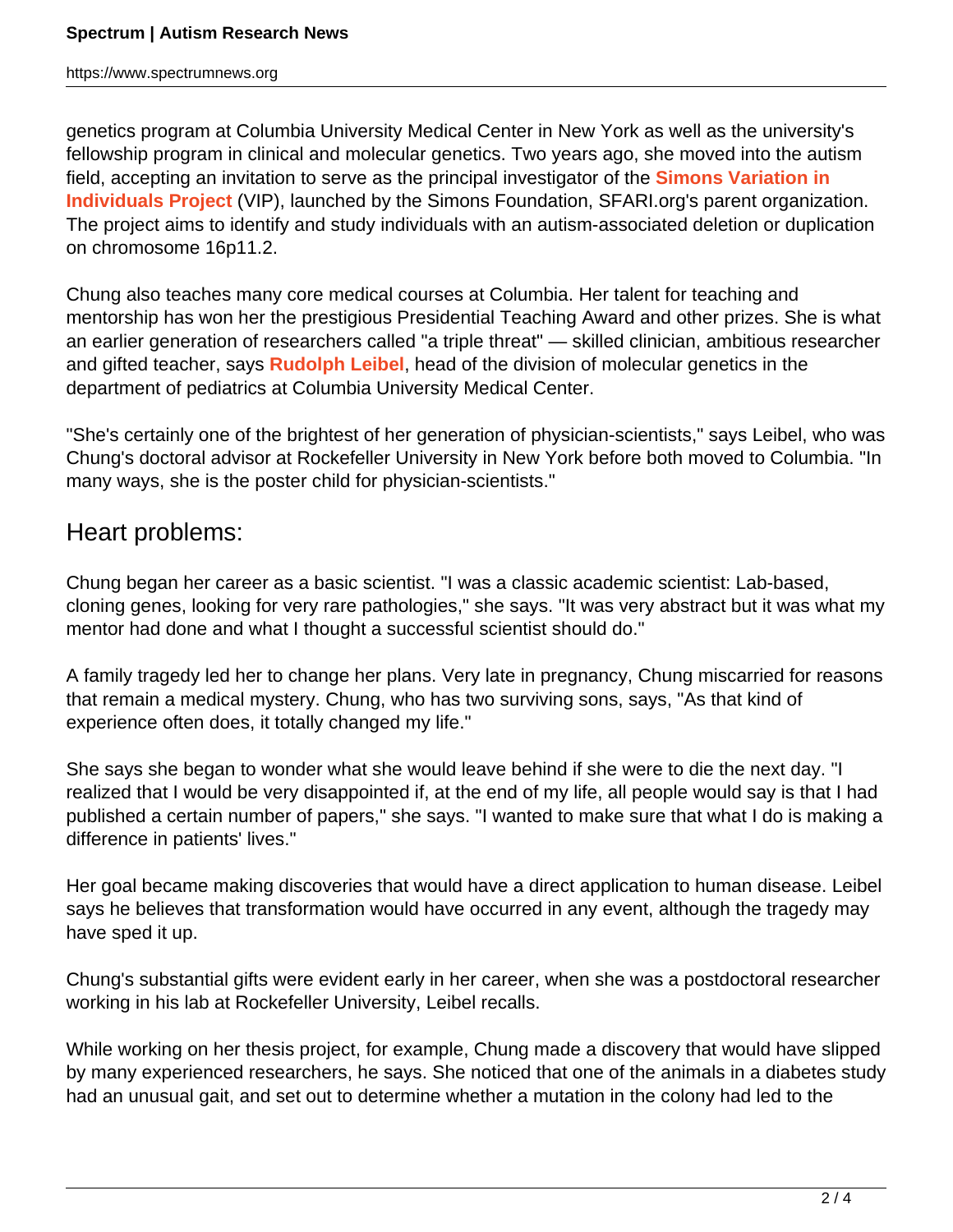peculiar trait. She did this on her own, taking videos of the animals and working them up carefully.

Ultimately, she cloned a gene from the animal that affects conductance in the heart and can lead to lethal arrhythmias. "That kind of thing has been repeated many times over in her career," Leibel says. "She has a good sense of what is worth pursuing."

At Columbia, Chung is involved in a broad range of research projects, investigating the genetic basis of diabetes, cardiac disorders, neuromuscular disease and neuropsychiatric disorders. She also sits on the advisory board of the master's program in bioethics and has co-authored multiple papers with faculty in that program, exploring the ethical and social implications of genetic medicine.

"She is the go-to person for genetic issues at Columbia," says pediatric cardiologist Teresa Lee, who was a fellow in Chung's lab and still works there, researching genetic factors in cardiac disease. "She pretty much manages any patient in the hospital with a genetic disorder."

As a mentor, Chung pushes her students as hard as she pushes herself, Lee says. A few years ago, her graduate students and postdocs hosted a dinner to celebrate Chung winning the Presidential Teaching Award. Each presented Chung with a book for her two sons that reflects lessons he or she had learned from Chung. Lee's choice was The Little Engine That Could — "because she believed in me sometimes more than I believed in myself," Lee says.

### Family matters:

Chung builds equally strong relationships with her patients and their families. In fact, Cain, the father of one of her patients, is writing a nonfiction book about genetic medicine with Chung as the protagonist.

"She was a great advocate for us," says Cain, whose son Owen, now 8 years old, was born with spinal muscular atrophy, a neuromuscular disease that is the most common genetic cause of death in infants.

The family endured months of agony and uncertainty until Chung diagnosed the disease just as Owen celebrated his first birthday. Chung's support and advice meant a great deal to the family as they navigated the complex details of his treatment, Cain says. "It really empowered us to make the right decisions for our son."

Genetic medicine can pose **[difficult questions](https://sfari.org/51/-/asset_publisher/6Tog/content/prenatal-tests
-for-autism-mutations-pose-ethical-dilemmas)** for both clinicians and parents. For example, deletions and duplications in the 16p11.2 region almost always produce **[some symptoms of](https://sfari.org/news-and-commentary/open-article/-/
asset_publisher/6Tog/content/genetics-study-reexamines-role-of-16p11-2-
in-autism) [autism](https://sfari.org/news-and-commentary/open-article/-/
asset_publisher/6Tog/content/genetics-study-reexamines-role-of-16p11-2-
in-autism)**, but only about 30 percent of individuals with a deletion warrant a diagnosis.

The Simons VIP study aims to understand the **[full spectrum](https://sfari.org/news/-/asset_publisher/6Tog/content/chromosome-
16-changes-linked-to-myriad-disorders)** of the 16p11.2 phenotype, or